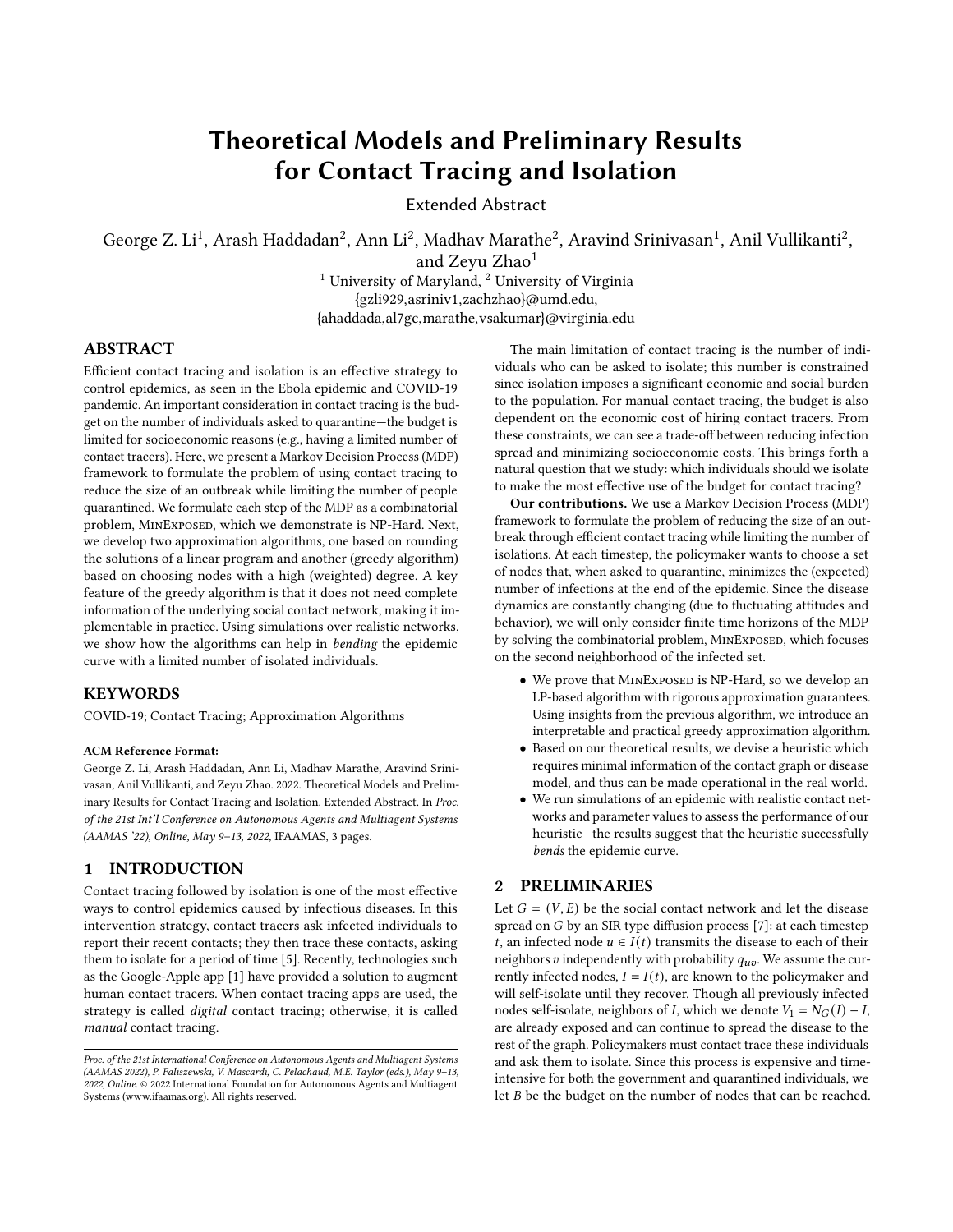Given this, the objective of policymakers is to minimize the total number of infections in  $G$  at the end of the epidemic. This is an idealized problem to solve since the contact graph, transmission rates, and compliance rates are all constantly changing due to various forms of social distancing. As a result, we focus on locally optimal solutions which minimize the expected number of infections in the second neighborhood of  $I$ . We denote this neighborhood as  $V_2 = N_G(V_1) - I - V_1$  and formalize the problem below.

**The MINEXPOSED Problem:** Given contact graph  $G = (V, E)$ , a subset  $I \subseteq V$  of infected nodes, transmission probabilities  $q_{uv}$  for  $(u, v)$  ∈ E, and a budget B, the objective is to find a subset  $Q ⊆ V_1$ satisfying  $|Q| \leq B$  to quarantine which minimizes the expected number of infections in  $V_2$ . In our full paper [\[6\]](#page-2-3), we also consider the possibility of non-compliance when asked to quarantine.

#### 3 OUR APPROACH

In this section, we present our two algorithms; we defer the proofs of their approximation guarantees and the hardness of MINEXPOSED to our full paper [\[6\]](#page-2-3). There, we also show how our methods can be extended to guarantee demographic fairness, both with respect to the people quarantined and the expected number of total infections.

#### 3.1 DepRound

We write MINEXPOSED as a mixed-integer linear program (MILP):

| min $\sum_{v \in V_2} z_v$              | s.t.                                     |     |
|-----------------------------------------|------------------------------------------|-----|
| $x_u + y_u = 1$                         | for $u \in V_1$                          |     |
| $\sum_{u\in V_1} x_u \leq B$            |                                          | (1) |
| $z_v \geq y_u \cdot p_u \cdot q_{uv}$   | for $(u, v) \in E \cap (V_1 \times V_2)$ | (2) |
| $x_u, y_u \in \{0, 1\}, z_v \in [0, 1]$ | for $u \in V_1, v \in V_2$               |     |

We have  $x_u, y_u$  for  $u \in V_1$  as indicators representing u being quarantined and  $u$  potentially spreading the disease, respectively. We allow at most  $B$  nodes to be quarantined, as indicated by Constraint [1.](#page-1-0) Finally,  $z_n$  for  $v \in V_2$  represents a lower bound on the probability of  $v$  getting infected, as conveyed through Constraint [2.](#page-1-1)

## Algorithm 1 DEPROUND

1: Relax the integer constraints of the MILP to obtain an LP

2: Solve the LP to get vectors  $x, y \in [0, 1]^{V_1}$ 

- 3: Apply [\[8\]](#page-2-4) to round vector  $x \in [0,1]^{V_1}$  to get  $X \in \{0,1\}^{V_1}$
- 4: Output  $Q = \{u \in V_1 : X_u = 1\}$

#### 3.2 DegGreedy

In the analysis of DEPROUND (see [\[6\]](#page-2-3)), we used the union bound to give an upper bound on the objective value of MINEXPOSED. We now show a simple and interpretable greedy algorithm that directly minimizes the upper bound, and hence gives the same approximation guarantee as DEPROUND.

Algorithm 2 DEGGREEDY

- 1:  $w_u \leftarrow p_u \cdot \sum_{v \in V_2, (u,v) \in E} q_{uv}$  for  $u \in V_1$
- 2: pick *B* nodes with the highest  $w_u$  values in  $V_1$  to be in Q

#### 4 COMPUTATIONAL EXPERIMENTS

We report on computational experiments conducted to assess the performance of our algorithms. To do this, we use realistic representation of the underlying social network and the disease dynamics. Disease model. We assume a simple SIR model, with a two-timestep recovery. At each timestep, we have a susceptible set  $(S)$ , infected set ( $I = I_1 \dot{\cup} I_2$ ), and a recovered set (R). The partitioning of I models incomplete information:  $I_1$  is the set of recently infected nodes not yet known to be transmitting the disease (due to the incubation period and wait time testing). By the next timestep,  $I_1$  has been tested and becomes  $I_2$ , which is known to the policymaker. As a result, all quarantine decisions will be based only on  $I_2$ .

Algorithms to compare. In our full paper [\[6\]](#page-2-3), we devised a practical and implementable variant of DEGGREEDY, which we called Private DEGGREEDY. Here, we compare it with two intuitive base-lines studied in Armbruster and Brandeau [\[2\]](#page-2-5): MOSTNAMED and LISTLENGTH. The MOSTNAMED policy selects nodes in  $V_1$  with the most infected neighbors and the LISTLENGTH policy is similar, but weighs each neighbor by the inverse of their degree.

Social contact networks. We use a realistic synthetic social contact network for Montgomery County in Virginia constructed by a first principles approach by Barrett et al. [\[3\]](#page-2-6) and Eubank et al. [\[4\]](#page-2-7). For details on the networks and disease model parameters such as transmission probabilities and budget, see our full paper [\[6\]](#page-2-3).

<span id="page-1-2"></span><span id="page-1-1"></span><span id="page-1-0"></span>

Figure 1: Assessing the performance of the algorithms on realistic instances using agent-based simulations.

Figure [1](#page-1-2) shows the effect of the algorithms on the epidemic trajectory. As can be noted the method bends the epidemic curve by  $(i)$  reducing the total number of infections,  $(ii)$  delaying the peak, and  $(iii)$  reducing the size of the peak. The latter two are especially important in practice: a later peak enables time for developing vaccines, which can potentially stop the infection before the peak, and having a smaller peak ensures that people are able to receive adequate treatment in hospitals, which have limited capacity.

Acknowledgements: We thank members of the NSSAC division, Biocomplexity Institute, U. Virginia for their helpful comments. The work was supported in part by NSF award number CCF-1918749, DTRA (Contract HDTRA1-19-D-0007), University of Virginia Strategic Investment Fund award number SIF160, National Institutes of Health (NIH) Grants 1R01GM109718, 2R01GM109718, NSF grants OAC-1916805 (CINES), CCF-1918656 (Expeditions), CNS-2028004 (RAPID), OAC-2027541 (RAPID), IIS-1908530, IIS-1955797, and IIS-2027848.